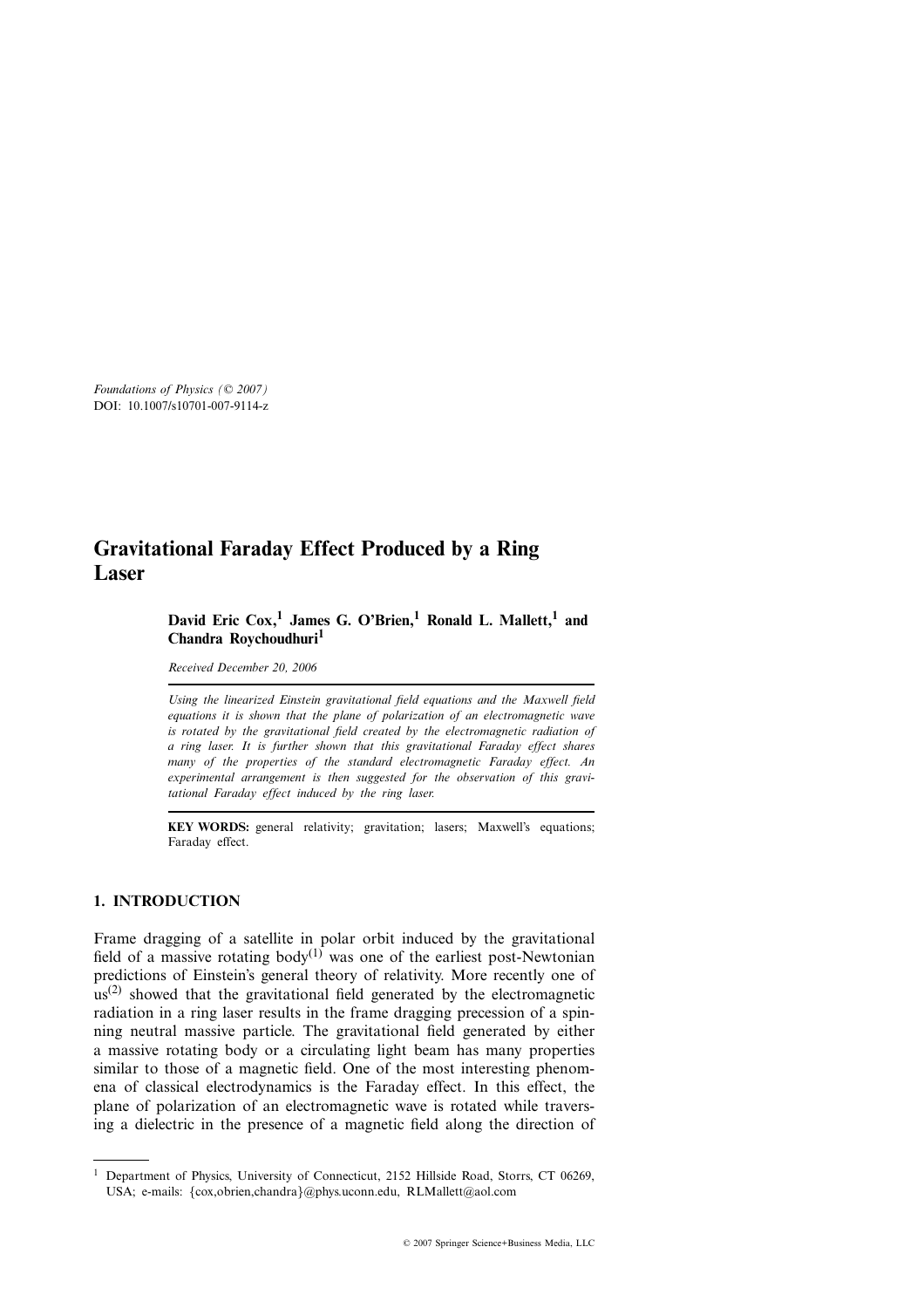the field. This suggests that there may be a gravitational Faraday effect associated with the gravitational field of a rotating massive body. This was in fact shown to be the case by Balazs. $(3)$ 

In this paper, the Maxwell field equations are solved for an electromagnetic wave in the presence of the gravitational field of a ring laser. It is shown that a gravitational Faraday effect is induced, resulting in the rotation of the plane of polarization of an electromagnetic wave. This gravitational Faraday effect is shown to have similarities to the electromagnetic Faraday effect. A possible experiment is discussed for the observation of the gravitational Faraday effect produced by the ring laser.

# **2. MAXWELL EQUATIONS IN WEAK GRAVITATIONAL FIELD**

The weak-field linear approximation of the Einstein gravitational field equations is given by

$$
\partial_{\alpha}\partial^{\alpha}h^{\mu\nu} = -kT^{\mu\nu} \tag{1}
$$

with the energy-momentum tensor for an electromagnetic field,

$$
T^{\mu\nu} = -\frac{1}{4\pi} \left( F^{\mu\alpha} F^{\nu}{}_{\alpha} - \frac{1}{4} \eta^{\mu\nu} F^{\alpha\beta} F_{\alpha\beta} \right), \tag{2}
$$

where  $h_{\mu\nu}$  is the weak gravitational field. Using the notation given in Ref. 4 for the covariant Maxwell equations, one finds that the modified fields in an external gravitational field are given by

$$
B^{ij} = \frac{H^{ij}}{\sqrt{h}} + E^i g^j - E^j g^i
$$
 and (3)

$$
D_i = \frac{E_i}{\sqrt{h}} + g^k H_{ik} \tag{4}
$$

or, in vector notation,

$$
D = \frac{E}{\sqrt{h}} + H \times g,\tag{5}
$$

$$
B = \frac{H}{\sqrt{h}} + g \times E, \tag{6}
$$

where

$$
h = \sqrt{g_{00}},\tag{7}
$$

$$
g_i \equiv -\frac{g_{0i}}{g_{00}},\tag{8}
$$

$$
\gamma_{ij} \equiv h g_i g_j - g_{ij}.\tag{9}
$$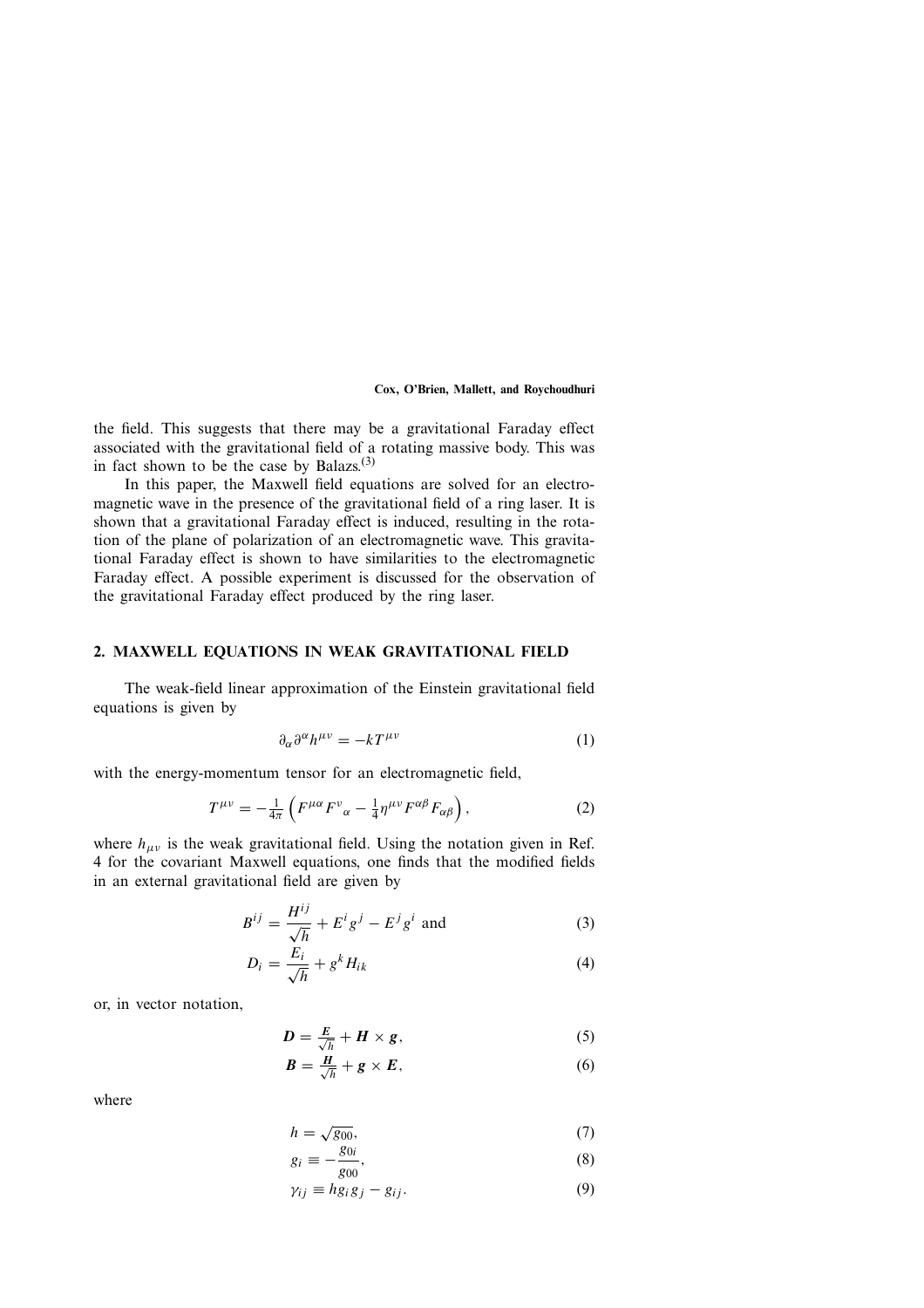This leads to the four Maxwell equations in a gravitational field given by

$$
\nabla \cdot \mathbf{D} = 4\pi \rho. \tag{10}
$$

$$
\nabla \cdot \boldsymbol{B} = 0. \tag{11}
$$

$$
\frac{1}{c\sqrt{\gamma}}\frac{\partial\sqrt{\gamma}\mathbf{B}}{\partial t} + \nabla \times \mathbf{E} = \mathbf{0}.\tag{12}
$$

$$
\nabla \times \boldsymbol{H} - \frac{1}{c\sqrt{\gamma}} \frac{\partial \sqrt{\gamma} \boldsymbol{D}}{\partial t} = \frac{4\pi}{c} \boldsymbol{j}.
$$
 (13)

# **3. GRAVITATIONAL FARADAY EFFECT AND THE PLANE OF POLARIZATION OF A LIGHT RAY**

Consider a ring laser which lies in the  $x-y$  plane, with one corner at the origin as pictured in Fig. 1. The ring laser has linear dimension  $a$  and a linear energy density of  $\lambda$ . We consider a plane polarized wave very far from the laser ring, aligned along on the vertical through the center of the ring laser, and pointing in the positive  $z$ -direction. Our goal is to determine the polarization angle of the incident beam far from the laser ring (see Fig. 1).



Fig. 1. Setup.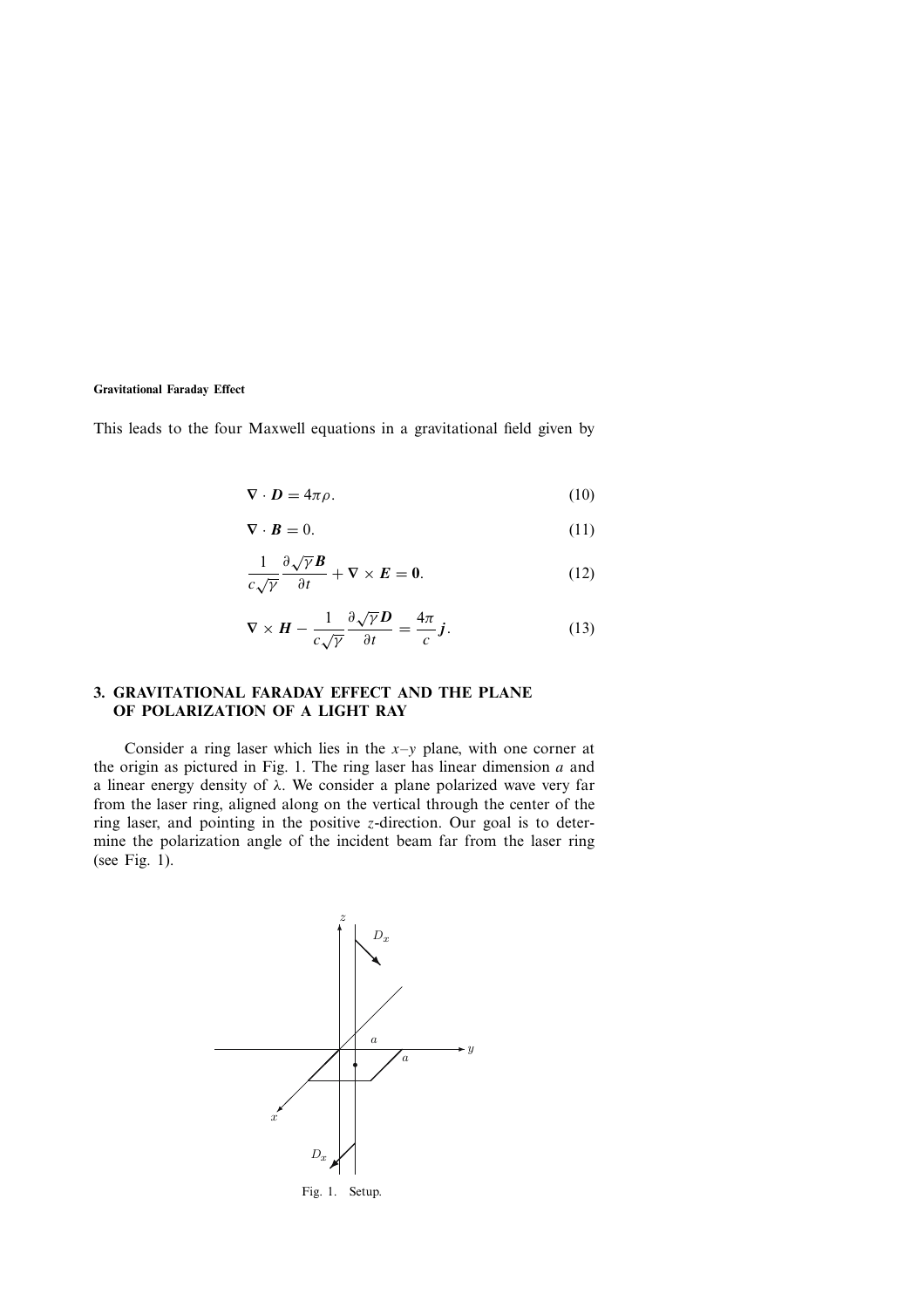The metric produced by the ring laser configuration was determined<sup>(2)</sup> to be

$$
\Phi_{(1)} = \ln \frac{a - x + \sqrt{(x - a)^2 + y^2 + z^2}}{\sqrt{x^2 + y^2 + z^2} - x},
$$
\n(14)

$$
\Phi_{(2)} = \ln \frac{a - y + \sqrt{(x - a)^2 + (y - a)^2 + z^2}}{\sqrt{(x - a)^2 + y^2 + z^2} - y},
$$
\n(15)

$$
\Phi_{(3)} \equiv \ln \frac{a - x + \sqrt{(x - a)^2 + (y - a)^2 + z^2}}{\sqrt{x^2 + (y - a)^2 + z^2} - x},
$$
\n(16)

$$
\Phi_{(4)} = \ln \frac{a - y + \sqrt{x^2 + (y - a)^2 + z^2}}{\sqrt{x^2 + y^2 + z^2} - y},
$$
\n(17)

$$
h^{\mu\nu} = -\frac{k\lambda}{4\pi} \begin{pmatrix} \Phi_{(1)} + \Phi_{(2)} + \Phi_{(3)} + \Phi_{(4)} & \Phi_{(1)} - \Phi_{(3)} & \Phi_{(2)} - \Phi_{(4)} & 0 \\ \Phi_{(1)} - \Phi_{(3)} & \Phi_{(1)} + \Phi_{(3)} & 0 & 0 \\ \Phi_{(2)} - \Phi_{(4)} & 0 & \Phi_{(2)} + \Phi_{(4)} & 0 \\ 0 & 0 & 0 & 0 \end{pmatrix} (18)
$$

$$
=-\frac{2G\lambda}{c^4}\begin{pmatrix} \Phi_{(1)} + \Phi_{(2)} + \Phi_{(3)} + \Phi_{(4)} & \Phi_{(1)} - \Phi_{(3)} & \Phi_{(2)} - \Phi_{(4)} & 0 \\ \Phi_{(1)} - \Phi_{(3)} & \Phi_{(1)} + \Phi_{(3)} & 0 & 0 \\ \Phi_{(2)} - \Phi_{(4)} & 0 & \Phi_{(2)} + \Phi_{(4)} & 0 \\ 0 & 0 & 0 & 0 \end{pmatrix},
$$
\n(19)

$$
h_{\mu\nu} = \eta_{\mu\alpha}\eta_{\nu\beta}h^{\alpha\beta} = h^{\mu\nu},\tag{20}
$$

$$
g_{\mu\nu} = \eta_{\mu\nu} + h_{\mu\nu}.
$$
 (21)

This gives

$$
h = 1 - \frac{2G\lambda}{c^4} \left[ \Phi_{(1)} + \Phi_{(2)} + \Phi_{(3)} + \Phi_{(4)} \right],
$$
 (22)

$$
\mathbf{g} = -\frac{2G\lambda}{c^4} \left\{ \left[ \Phi_{(1)} - \Phi_{(3)} \right] \mathbf{e}_{\hat{x}} - \left[ \Phi_{(2)} - \Phi_{(4)} \right] \mathbf{e}_{\hat{y}} \right\},\tag{23}
$$

$$
\gamma = \left\{ 1 + \frac{2G\lambda}{c^4} \left[ \Phi_{(1)} + \Phi_{(3)} \right] \right\} \left\{ 1 + \frac{2G\lambda}{c^4} \left[ \Phi_{(2)} + \Phi_{(4)} \right] \right\}.
$$
 (24)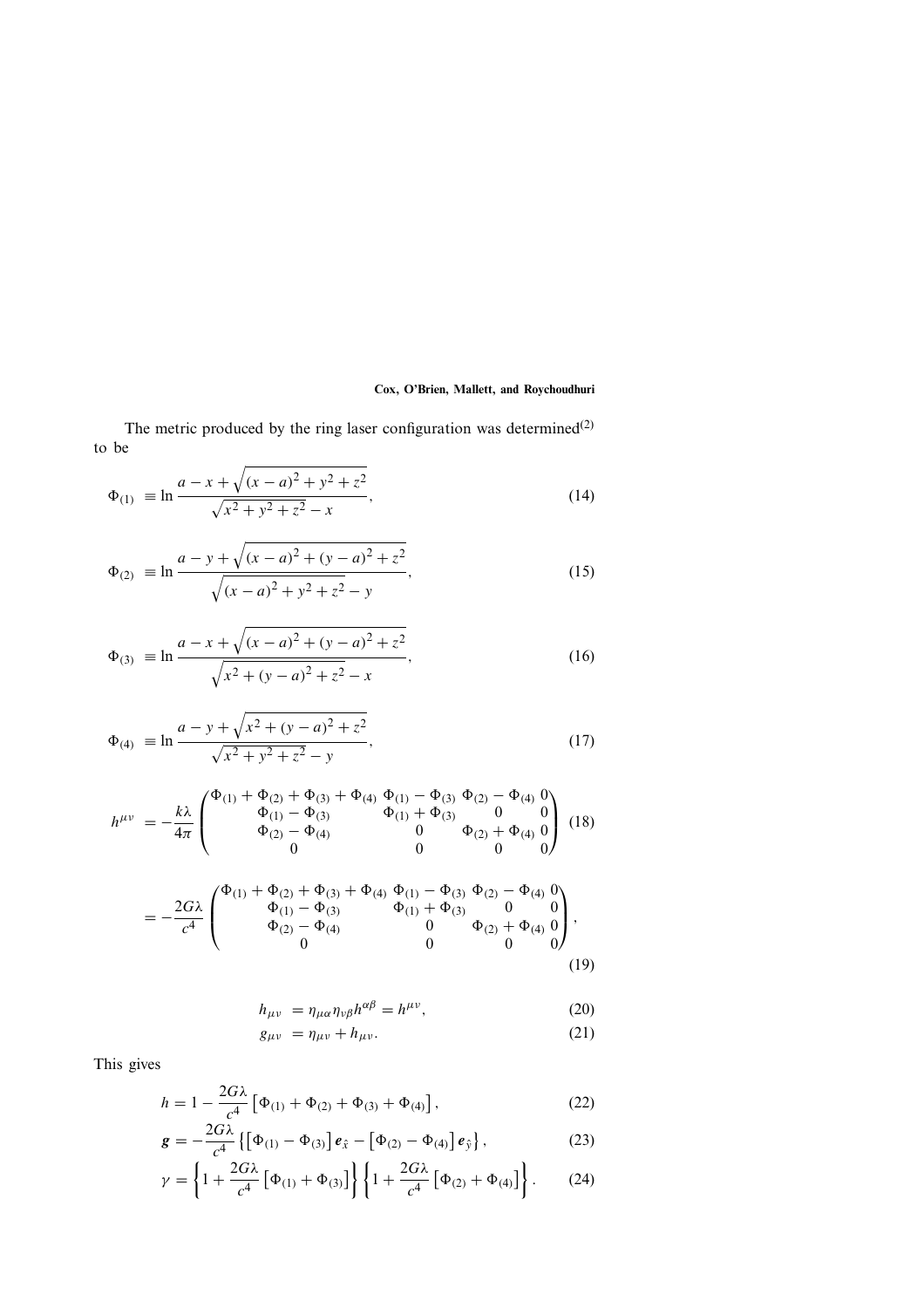Since this is a linear approximation, we are assuming that

$$
\frac{2G\lambda}{c^4} \sum_{\substack{i\\ \text{Any combination } i}} \Phi_{(i)} \ll 1. \tag{25}
$$

This leads to the necessary approximations:

$$
h = 1,\t\t(26)
$$

$$
\mathbf{g} = g_x \mathbf{e}_x + g_y \mathbf{e}_y, \quad |g_x|, |g_y| \ll 1,
$$
 (27)

$$
\gamma = 1. \tag{28}
$$

Using these approximations in Eq. (10) through (13), for light moving in a vacuum, gives

$$
D = E + H \times g,
$$
  
\n
$$
B = H + g \times E,
$$
  
\n
$$
\frac{1}{c} \frac{\partial B}{\partial t} + \nabla \times E = 0,
$$
  
\n
$$
\nabla \cdot B = 0,
$$
  
\n
$$
\nabla \cdot D = 0,
$$
  
\n
$$
\nabla \times H - \frac{1}{c} \frac{\partial D}{\partial t} = 0.
$$
\n(30)

Decoupling these field equations, making use of the fact that  $\nabla \cdot \mathbf{g} = 0$ , and neglecting higher orders of  $g \equiv |g|$  leads to

$$
\frac{1}{c}\frac{\partial \boldsymbol{B}}{\partial t} + \nabla \times \boldsymbol{D} - \boldsymbol{B} (\nabla \cdot \boldsymbol{g}) - (\boldsymbol{g} \cdot \nabla) \boldsymbol{B} + (\boldsymbol{B} \cdot \nabla) \boldsymbol{g} = 0, \tag{31}
$$

$$
\nabla \times \boldsymbol{B} - (\boldsymbol{D} \cdot \nabla) \boldsymbol{g} + (\boldsymbol{g} \cdot \nabla) \boldsymbol{D} + \boldsymbol{B} (\nabla \cdot \boldsymbol{g}) - \frac{1}{c} \frac{\partial \boldsymbol{D}}{\partial t} = \boldsymbol{0}.
$$
 (32)

In order to solve Eqs. (31) and (32), we take the following into consideration: First, the incident beam is plane polarized:

$$
D = D_x e_{\hat{x}} + D_y e_{\hat{y}}, \tag{33}
$$

$$
\boldsymbol{B} = B_x \boldsymbol{e}_{\hat{x}} + B_y \boldsymbol{e}_{\hat{y}}.
$$
 (34)

Next, for any arbitrary vector, *t*, expressions of the form  $(t \cdot \nabla)$  *g* can be simplified when examining effects far from the ring laser since

$$
(\boldsymbol{t} \cdot \nabla) \boldsymbol{g} = \left( t_x \frac{\partial g_x}{\partial x} + t_y \frac{\partial g_x}{\partial y} \right) \boldsymbol{e}_{\hat{x}} + \left( t_x \frac{\partial g_y}{\partial x} + t_y \frac{\partial g_y}{\partial y} \right) \boldsymbol{e}_{\hat{y}}.
$$
 (35)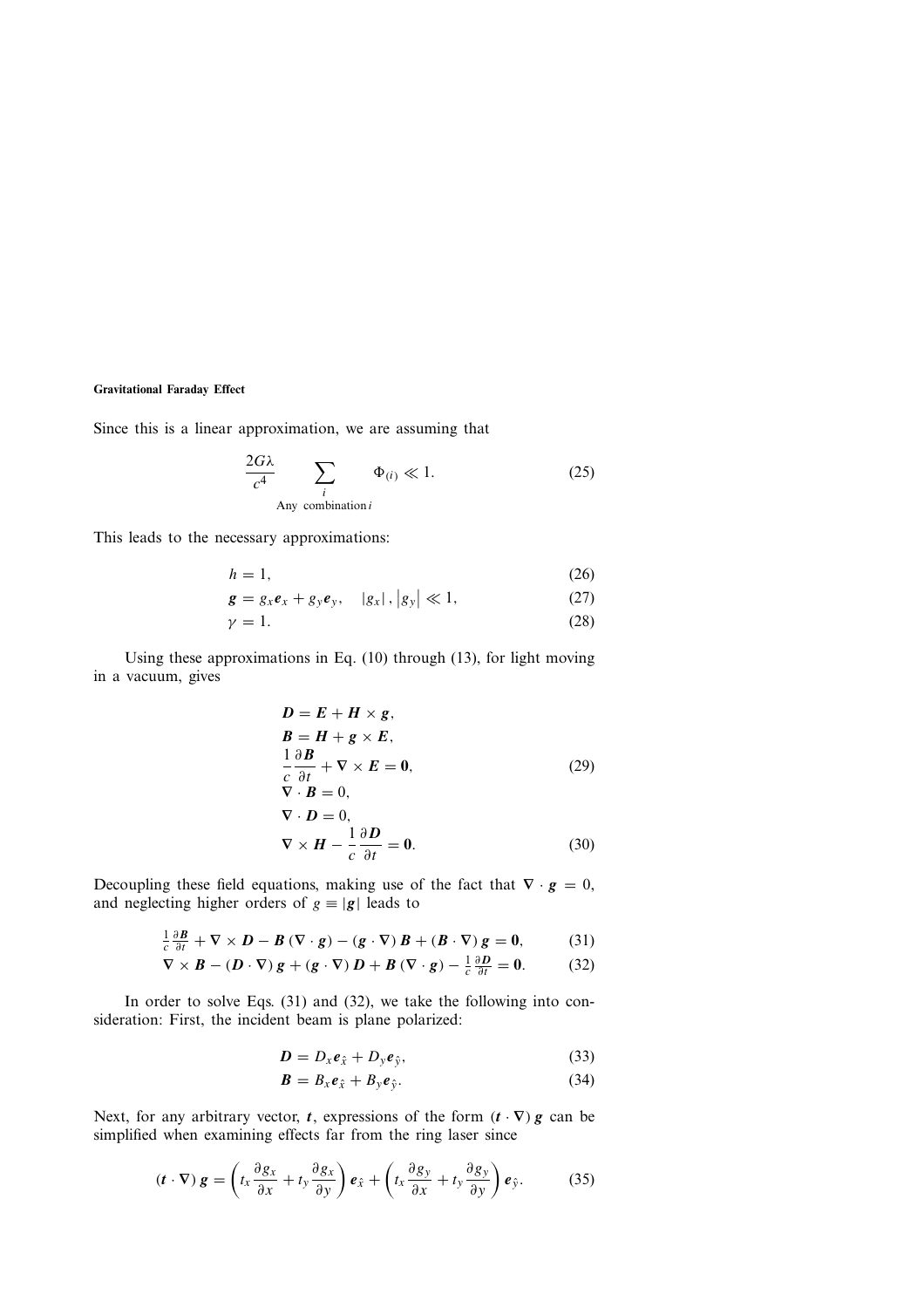Neglecting terms with of order  $r^{-4}$  or smaller:

$$
\frac{\partial g_x}{\partial x} \underset{r \to \infty}{\longrightarrow} 0, \quad \frac{\partial g_x}{\partial y} \underset{r \to \infty}{\longrightarrow} \frac{2G\lambda xy}{c^4 r^3}, \n\frac{\partial g_y}{\partial x} \underset{r \to \infty}{\longrightarrow} -\frac{2G\lambda xy}{c^4 r^3}, \quad \frac{\partial g_y}{\partial y} \underset{r \to \infty}{\longrightarrow} 0.
$$

Therefore, on the vertical through the center of the ring laser,

$$
\sigma(r) \equiv -\frac{G\lambda a^2}{2c^4r^3},\tag{36}
$$

$$
(\boldsymbol{t} \cdot \nabla) \boldsymbol{g} \underset{r \to \infty}{\longrightarrow} -t_{y} \sigma \left(r\right) \boldsymbol{e}_{\hat{x}} + t_{x} \sigma \left(r\right) \boldsymbol{e}_{\hat{y}}.
$$
 (37)

By approximating the ray of light as a plane wave,

$$
\frac{\partial \mathbf{D}}{\partial x} = \frac{\partial \mathbf{D}}{\partial y} = 0,\tag{38}
$$

$$
\frac{\partial \mathbf{B}}{\partial x} = \frac{\partial \mathbf{B}}{\partial y} = 0.
$$
 (39)

Applying these three considerations to Eqs. (31) and (32) gives

$$
\frac{1}{c}\frac{\partial B_x}{\partial t} - \frac{\partial D_y}{\partial z} - B_y \sigma(r) = 0, \tag{40}
$$

$$
\frac{1}{c}\frac{\partial B_y}{\partial t} + \frac{\partial D_x}{\partial z} + B_x \sigma(r) = 0,\tag{41}
$$

$$
-\frac{\partial B_y}{\partial z} + D_y \sigma(r) - \frac{1}{c} \frac{\partial D_x}{\partial t} = 0, \tag{42}
$$

$$
\frac{\partial B_x}{\partial z} - D_x \sigma(r) - \frac{1}{c} \frac{\partial D_y}{\partial t} = 0.
$$
 (43)

We can remove the time dependence and convert these to ordinary differential equations by making the substitutions

$$
D_{\pm}(z)e^{-i\omega t} \equiv D_x \pm i D_y,\tag{44}
$$

$$
B_{\pm}(z)e^{-i\omega t} \equiv B_x \pm iB_y. \tag{45}
$$

This yields

$$
\frac{dD_{\pm}}{dz} + \left[\sigma(r) \mp \frac{\omega}{c}\right] B_{\pm} = 0,\tag{46}
$$

$$
\frac{dB_{\pm}}{dz} - \left[\sigma(r) \mp \frac{\omega}{c}\right]D_{\pm} = 0.
$$
 (47)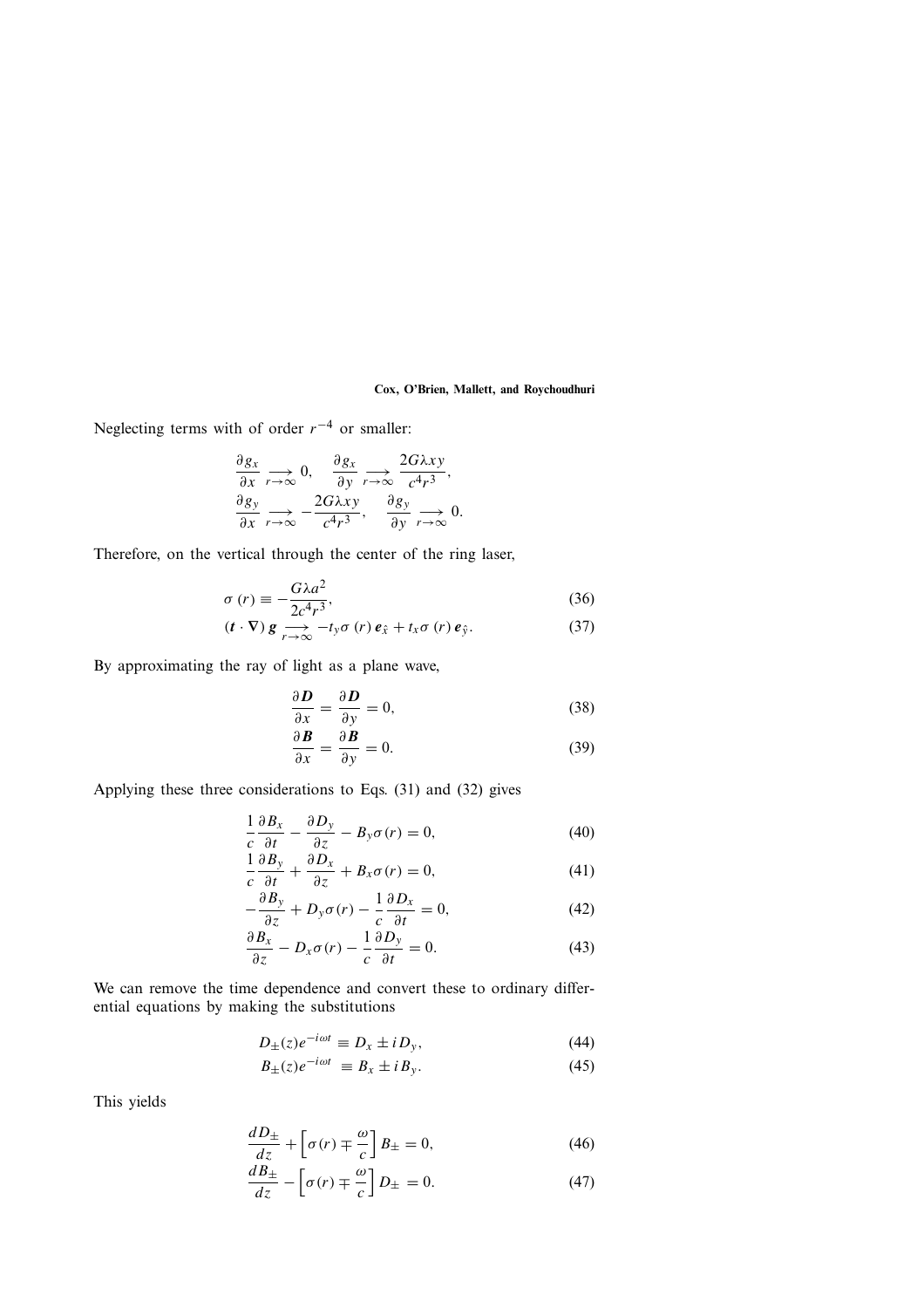We now assume that the gravitational field from the ring laser will only slightly modify the plane wave and that this modification varies very slowly as one moves away or toward the ring laser, that is, to say a pair of functions,  $\ell_{\pm}(z)$ , exist such that

$$
D_{\pm} = d_{\pm} e^{i\left[\ell_{\pm}(z) + \frac{\omega}{c}z\right]},\tag{48}
$$

$$
B_{\pm} = b_{\pm} e^{i\left[\ell_{\pm}(z) + \frac{\omega}{c}z\right]},\tag{49}
$$

$$
\frac{d\ell_{\pm}}{dz} \ll 1.
$$

Substituting these into Eqs. (46) and (47) while neglecting higher-order terms of  $d\ell/dz$  and  $\sigma$  gives

$$
\frac{d\ell_{\pm}}{dz} \pm \sigma(r) = 0.
$$
 (50)

Integrating this equation yields the result for the modification of the fields as

$$
\ell_{\pm} = \mp \int_{-\infty}^{z} \sigma(r') dz' = \frac{G\lambda}{c^4} \left[ 1 + \frac{\text{sgn} z}{\sqrt{1 + \frac{1}{2} \left(\frac{a}{z}\right)^2}} \right].
$$
 (51)

We now consider the physical implications. Taking the real part of *D*,

$$
D_x = d_0 \cos\left(\frac{\omega}{c}z - \omega t\right) \cos \ell_+, \tag{52}
$$

$$
D_y = d_0 \cos\left(\frac{\omega}{c}z - \omega t\right) \sin \ell_+.
$$
 (53)

Hence, the angle of polarization will be

$$
\varphi = \tan^{-1} \frac{D_y}{D_x} \tag{54}
$$

$$
= \tan^{-1} \tan \ell_+ \tag{55}
$$

$$
= \ell_+.\tag{56}
$$

Thus, we see that the change in the angle of polarization is the previously calculated  $\ell_+$ . Letting the *z*-direction increase without bound, we see that the polarization shift of an incident beam due to the ring laser is the remarkably simple result:

$$
\Delta \varphi = \frac{2G\lambda}{c^4}.\tag{57}
$$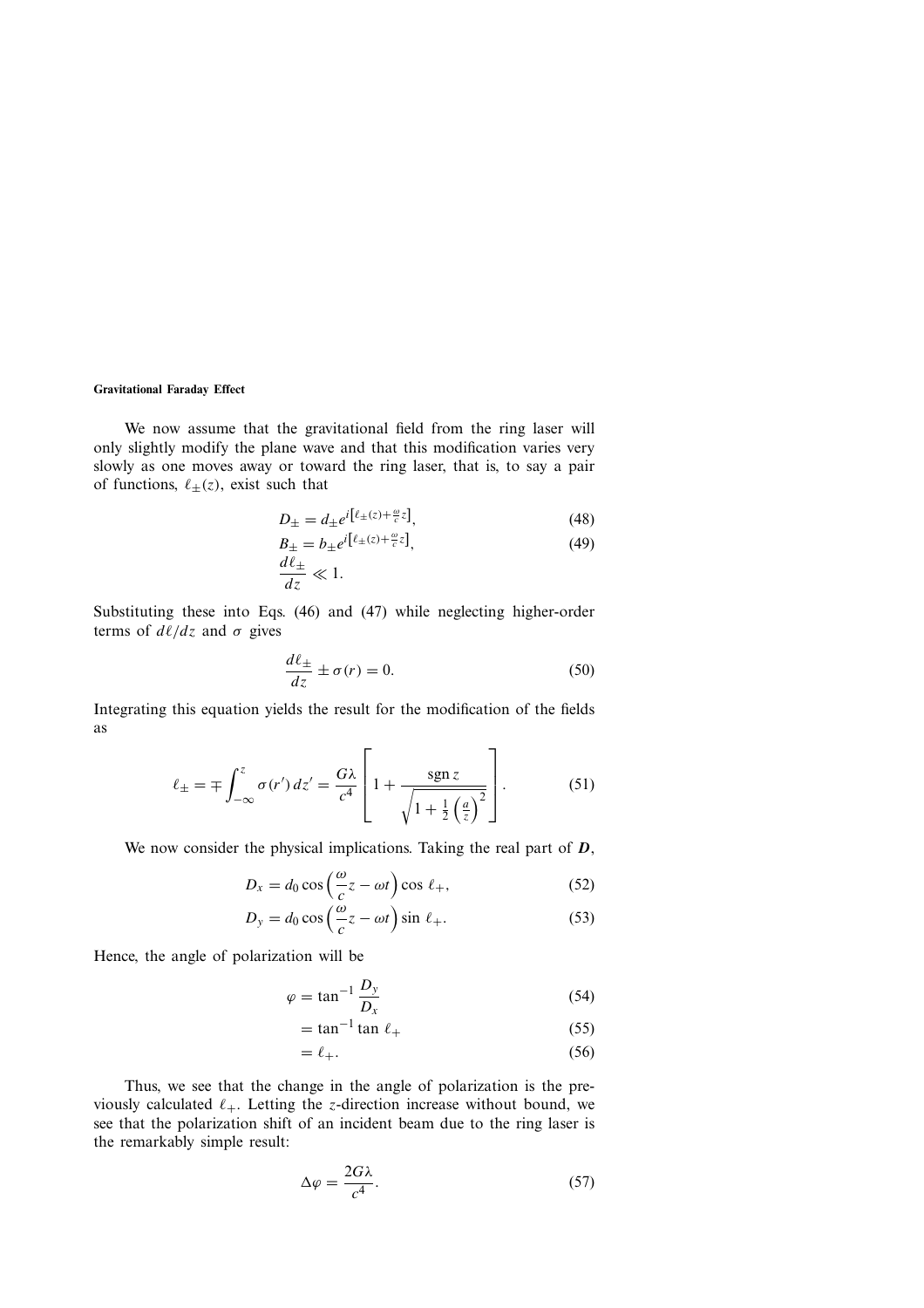This demonstrates the gravitational analog of the Faraday effect produced by a ring laser on an incident, plane polarized light beam. There exists a particularly important consequence, which closely resembles that of the classical Faraday effect. Let us now examine the effect of placing the ray infinitely above the ring laser, heading down, the  $\omega z/c$  term in the exponentials in Eqs. (48) and (49) become  $-\omega z/c$  and the lower integration limit in Eq. (51) changes from  $-\infty$  to  $\infty$ :

$$
D_{\pm} = d_{\pm} e^{i\left[\ell_{\pm}(z) - \frac{\omega}{c}z\right]},\tag{58}
$$

$$
B_{\pm} = b_{\pm} e^{i\left[\ell_{\pm}(z) - \frac{\omega}{c}z\right]},\tag{59}
$$

$$
\frac{d\ell_{\pm}}{dz} \mp \sigma(r) = 0.
$$
 (60)

Thus, integrating as before, from the new limits, we find

$$
\ell_{\pm} = \pm \int_{\infty}^{z} \sigma(r') dz' = \mp \frac{G\lambda}{c^4} \left[ \frac{\operatorname{sgn} z}{\sqrt{1 + \frac{1}{2} \left( \frac{a}{z} \right)^2}} - 1 \right],\tag{61}
$$

$$
\varphi \equiv \ell_{+} = -\frac{G\lambda}{c^4} \left[ \frac{\operatorname{sgn} z}{\sqrt{1 + \frac{1}{2} \left( \frac{a}{z} \right)^2}} - 1 \right]
$$
(62)

$$
= \frac{G\lambda}{c^4} \left[ 1 - \frac{\operatorname{sgn} z}{\sqrt{1 + \left(\frac{1}{2}\frac{a}{z}\right)^2}} \right].
$$
 (63)

Note that this result is positive-definite, hence regardless of the orientation of the light ray, the polarization changes in the same direction as the circulation of the ring laser. Allowing the z to decrease without bound yields the now familiar result

$$
\Delta \phi = \frac{2G\lambda}{c^4}.\tag{64}
$$

Thus, when the beam traverses in the opposite direction, the shift in polarization angle is the same as above, so if the original incident beam was reflected, we see an amplification of the shift. As a result, allowing an incident beam to be reflected at both ends will produce an amplification of the gravitational Faraday effect. We hope to be able to measure this amplified change of polarization angle by making use of confocal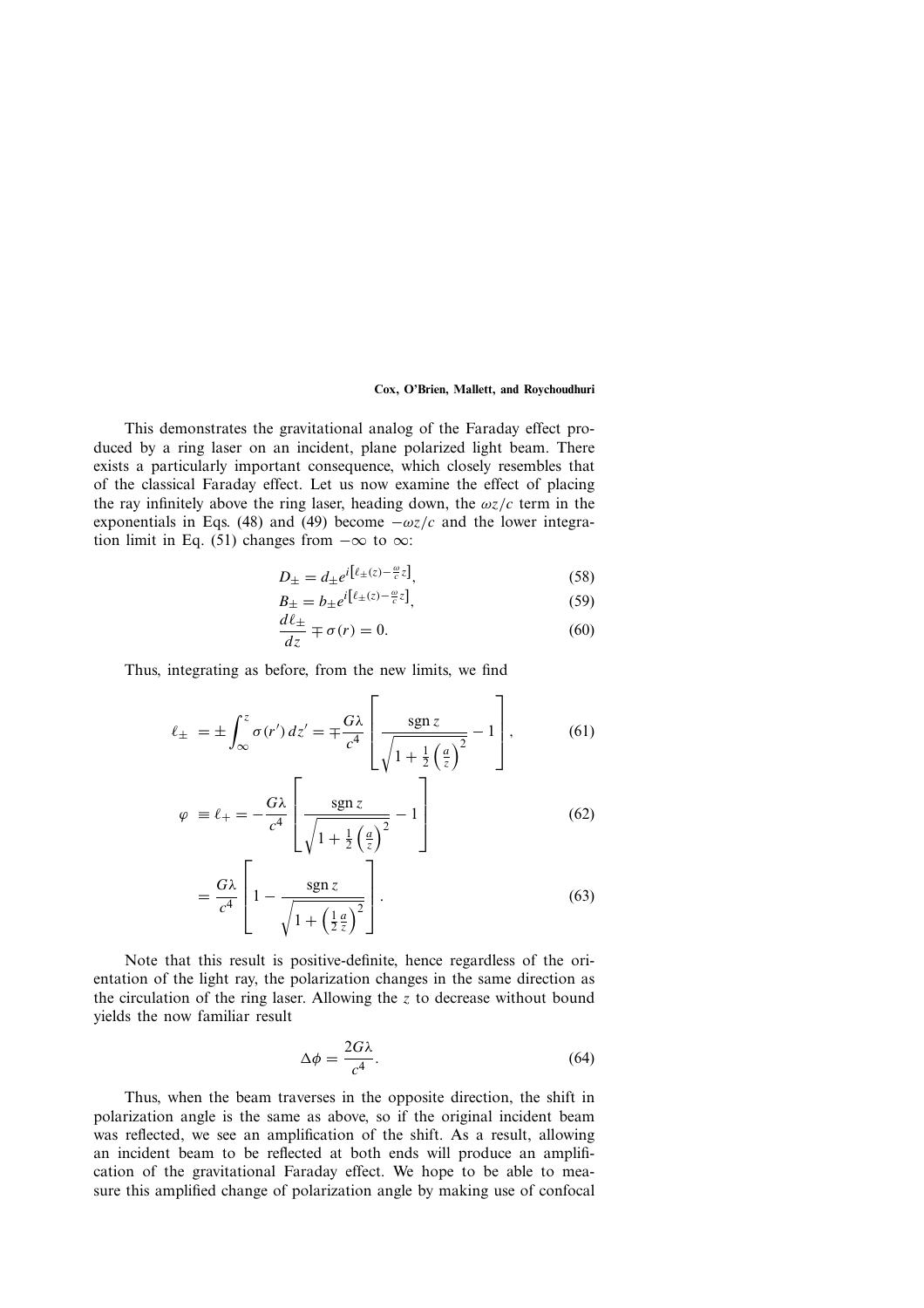Fabrey–Perot (FP) laser technology. An acurate measurement of this polarization shift would be evidence of the gravitational frame dragging effect due to the ring laser.

# **4. A CONCEPTUAL LABORATORY EXPERIMENT**

In this section, we describe the feasibility of conducting a possible laboratory experiment to measure the gravitational Faraday rotation of a polarized laser beam that passes through a long light tunnel made out by stacking a very large number of ring lasers. Actual ring lasers are expensive, difficult to make and difficult to manipulate their size. So, we have conceived the idea of simulating a functional ring laser by arranging four independent commercial lasers placed on the same plane arranged in such a way that an effective ring laser is formed at the center where the four beams cross through each other in pairs (Fig. 2). Symmetrically focused four lasers from four corners can simulate the effect of a high-intensity ring laser beam with a very small cross-section to generate the spacetwisting effect at the center. Use of high-power diode lasers allows one to make the system very compact. The linear power density of the ring laser arm needs to be as high as possible to increase the Faraday rotation of the beam passing through the center of the ring laser plane orthogonally. Since making a very high power laser is nonlinearly expensive, we have chosen to enhance the effect by creating a tunnel of  $N$ -ring lasers through which the polarized beam travels. Conceptually the ring laser tunnel can be understood from Fig. 3 which is simply a stack of  $N$  independent ring lasers as depicted in Fig. 2. The cumulative effect of gravitational space twisting can be multiplied  $N$  times by stacking  $N$  number of 4-laser diode rings side-by-side.

Costwise, semiconductor diode lasers are potentially very good candidates for the construction of our proposed laboratory experimental concept. We have carried out a preliminary experiment<sup>(5)</sup> to demonstrate that a compactly soldered stack of ten diode lasers can be operated to emit very high peak power, which can be even suitable for laser material processing. Four such stacks, when properly aranged would create a small tunnel of ten ring lasers. It is now easy to visualize how one can create a much longer light tunnel of ring lasers. Actual calculations are carried out in the cited reference. $(5)$ 

Finally (Fig. 4) gives the experimental setup for the actual space twisting tunnel placed at the center of the ring laser. One possible conceptual arrangement for the measurement of the gravitational Faraday rotation consists of utilizing a long and very high-finesse confocal FP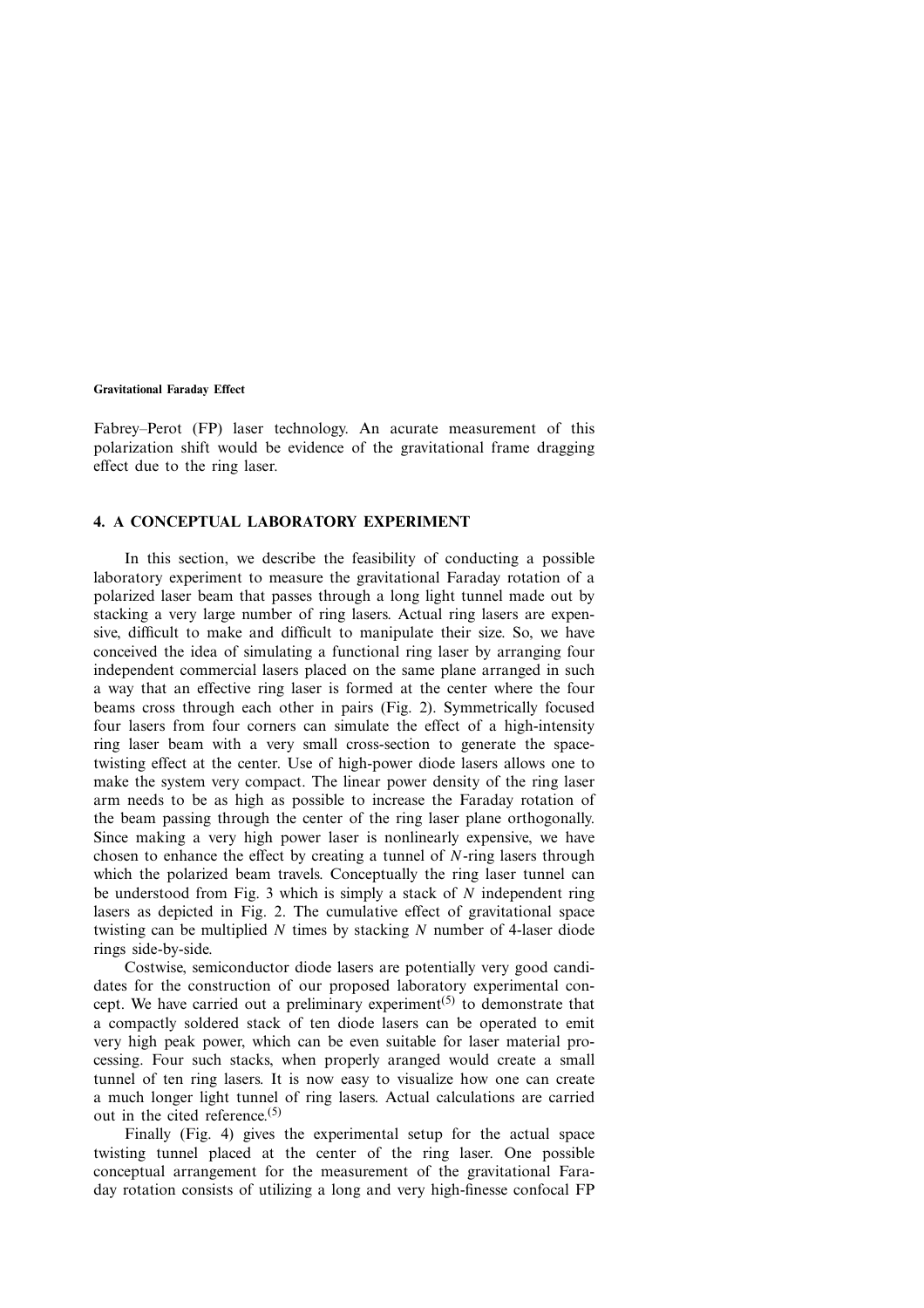

Fig. 2. Single ring configuration.



Fig. 3. Ring stack configuration.

interferometer depicted by the mirrors  $M_1$  and  $M_2$ . The polarized beam to undergo Faraday rotation passes through M segments of ring laser tunnels  $(T_M)$  placed inside the FP. A high-finesse FP enhances the Faraday rotation even further due to multiple reflection of the beam. The necessary mathematical relation for such multiple reflections will be presented elsewhere. The lenses  $L_M$ 's are designed to keep the polarized beam "mode matched" within the FP while keeping the beam smaller than the ring laser tunnels. The advantage of this intracavity mode matching lenses  $T_M$ 's is that one can insert a very large number of M ring laser tunnels  $T_M$ 's by folding the series into a three-dimensional spiral ring with the help of flat mirrors (not shown in the Fig. 4) to further enhance the Faraday rotation.